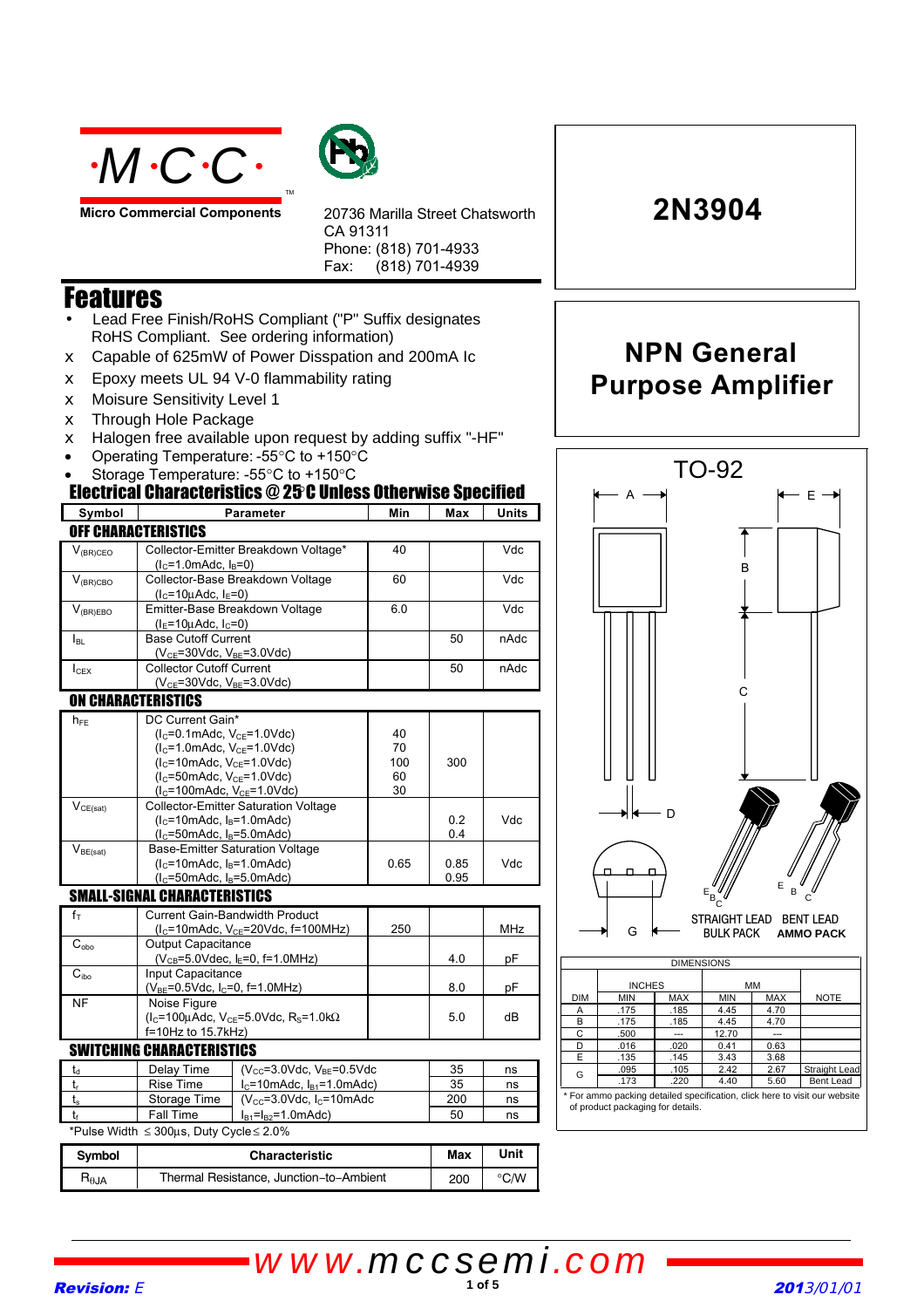### 2N3904



**Micro Commercial Components**



*www.mccsemi.com*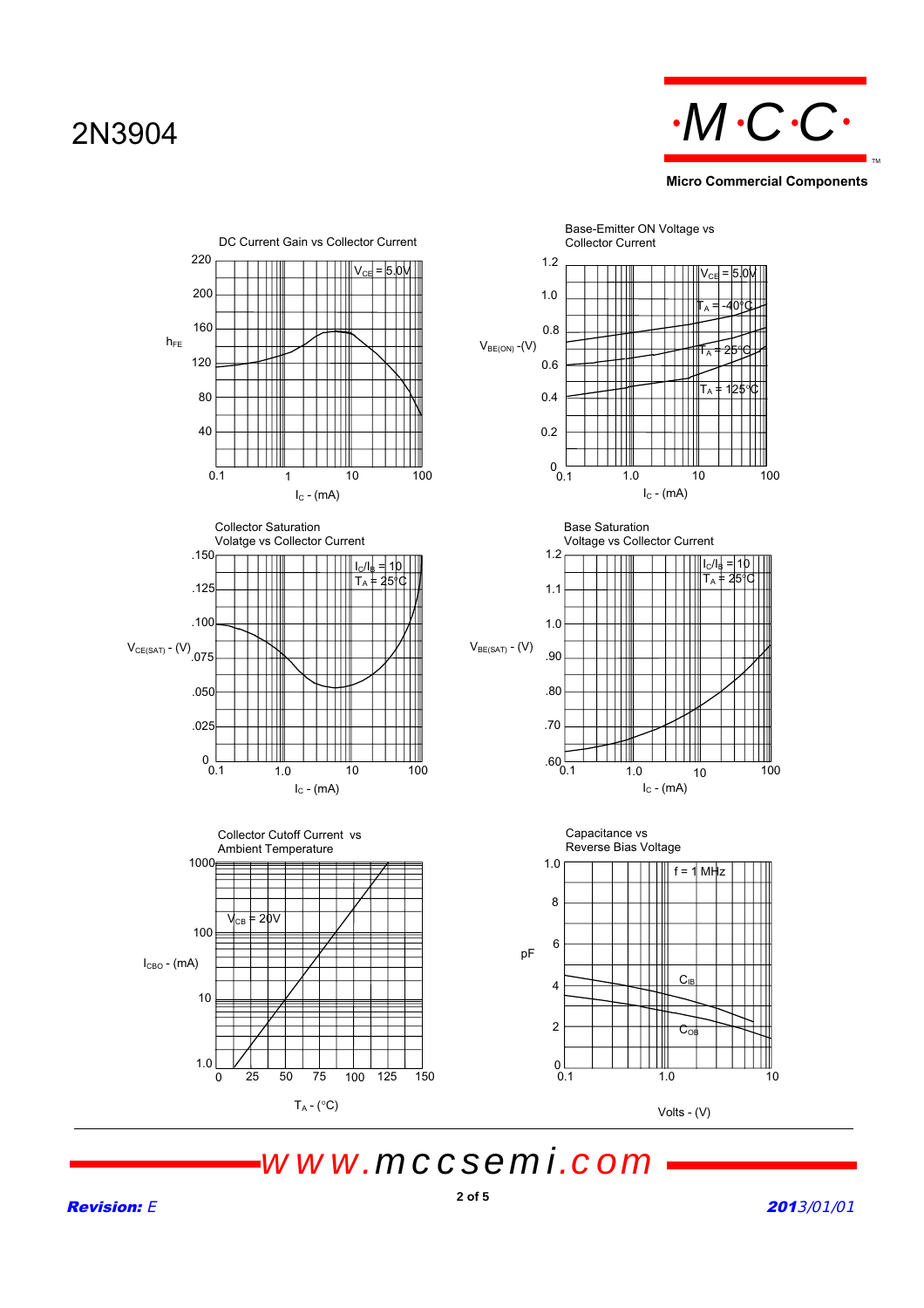# 2N3904



**Micro Commercial Components**



*www.mccsemi.com*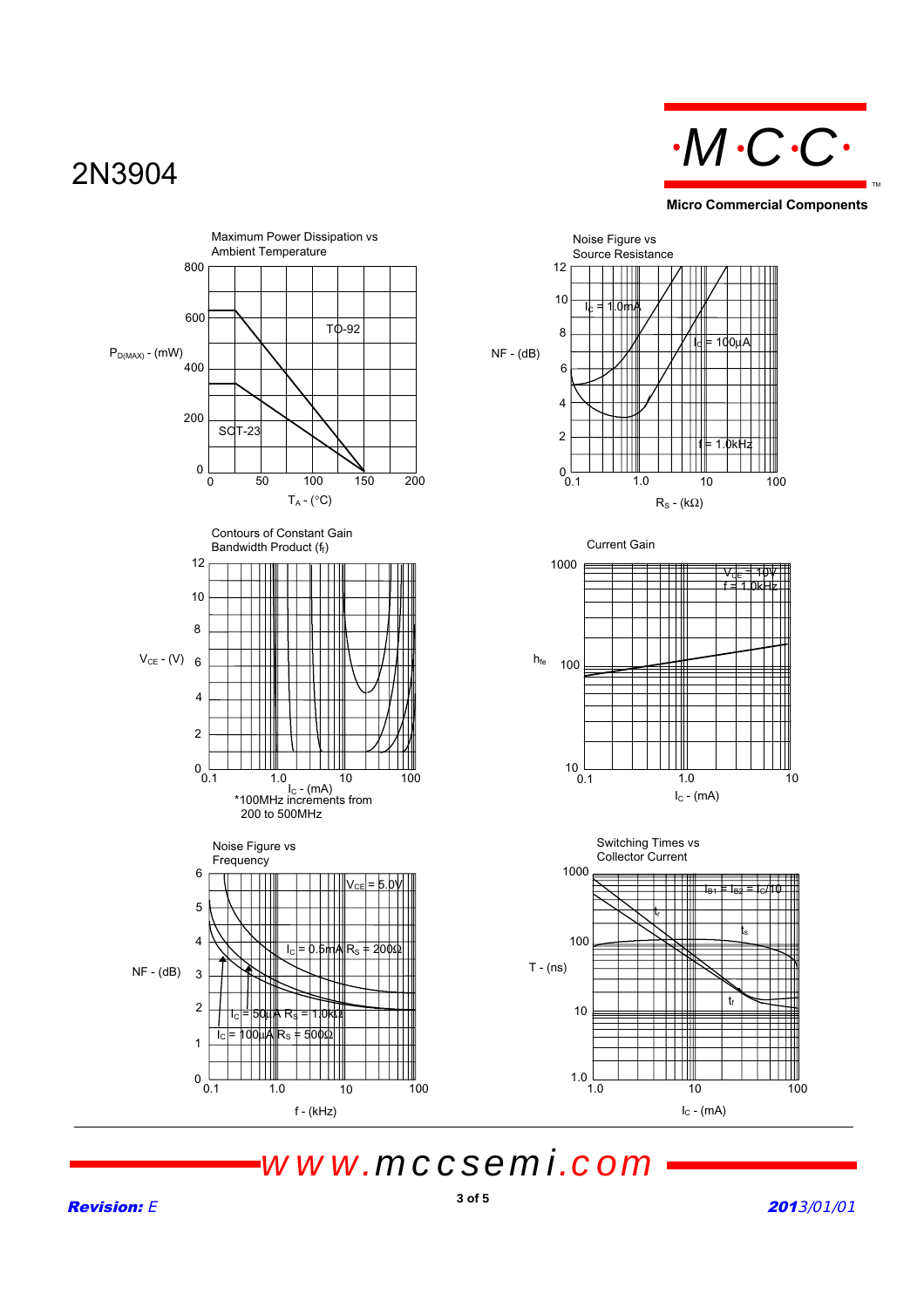### 2N3904



 $\rm{V_{\rm{CE}}}=10\rm{V}$ f = 1.0kHz







 $1.0\frac{10}{1.0}$ 

 $t_{\rm off}$ 

t<sub>on</sub> I<sub>B1</sub> = I<sub>C</sub>/10  $V_{BE(bFF)} = 0.5V$ 

1.0 10 100

# *www.mccsemi.com*